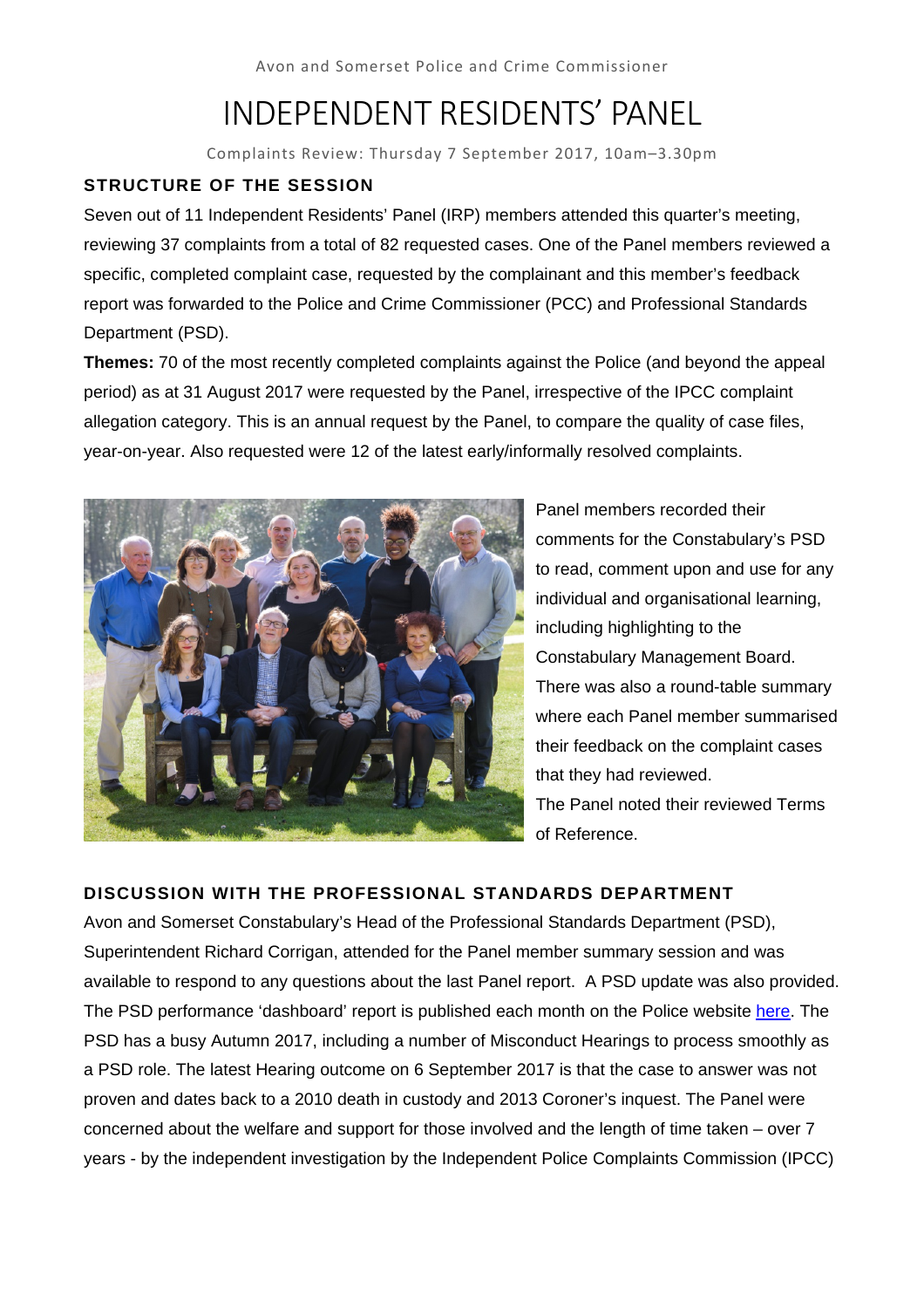and the case review by the Crown Prosecution Service (CPS) before the PSD handled the Hearing process during 2017. The Head of PSD agreed that the length of time is unacceptable, with no winners for the family and the Police Officer. However, there has been positive learning and change of approach for the Police regarding engagement with people with mental ill-health since 2010. It is now a medical not criminal justice provision and people detained under section 136 of the Mental Health Act are not taken into custody as a 'place of safety'. This is recognised by Police and Crime Commissioners and Chief Constables and is being recognised Nationally now by the Government, although the Police are an emergency service and remain a first and sometimes a last resort if there is no medical provision.

A Panel member commented about the IPCC report about the tragic murder of Mr Ebrahimi and said that the Police had moved on from this since 2013. The Head of PSD said it was nice to hear this positive feedback and that the organisation Stand against Racism and Inequality (SARI) had also acknowledged this. The Constabulary don't await an IPCC report in 5 or 6 years' time but act on learning and improvements. The IPCC timeliness is again far from acceptable but on an optimistic note, there appears to be improvements in the IPCC being more timely and proportionate. The PSD Head answered a Panel member's concern about the IPCC annual report (April 2016 to March 2017) that there was an error and the narrative '876 average number of days to finalise allegations by '*supervised*' (IPCC oversight of PSD) investigation was actually an IPCC independent investigation. The PSD look at long term trends. Supervised investigations are not used now and the IPCC quarterly report for April to June 2017 shows the figure as zero.

A Panel member asked about the IPCC report and 'Most Similar Force' groups being compared to Avon and Somerset Constabulary, such as Staffordshire (and Essex, Kent, Sussex, Hants., Herts., Derbyshire). The PSD Head believed it to be geographical area and demographical.

Note: The IPCC explanation of 'most similar force' (MSF) states that decisions on which Police forces are the most similar to each other are based on information about forces' geography, population make-up, and socio-economic information. The most similar force groups used in the force bulletins are the same groups used by the Home Office.

# THIS FEEDBACK REPORT

This feedback report contains Panel members' comments and views, both positive and negative, along with the responses from the Professional Standards Department. All Panel member completed feedback forms are also forwarded to the PSD to review.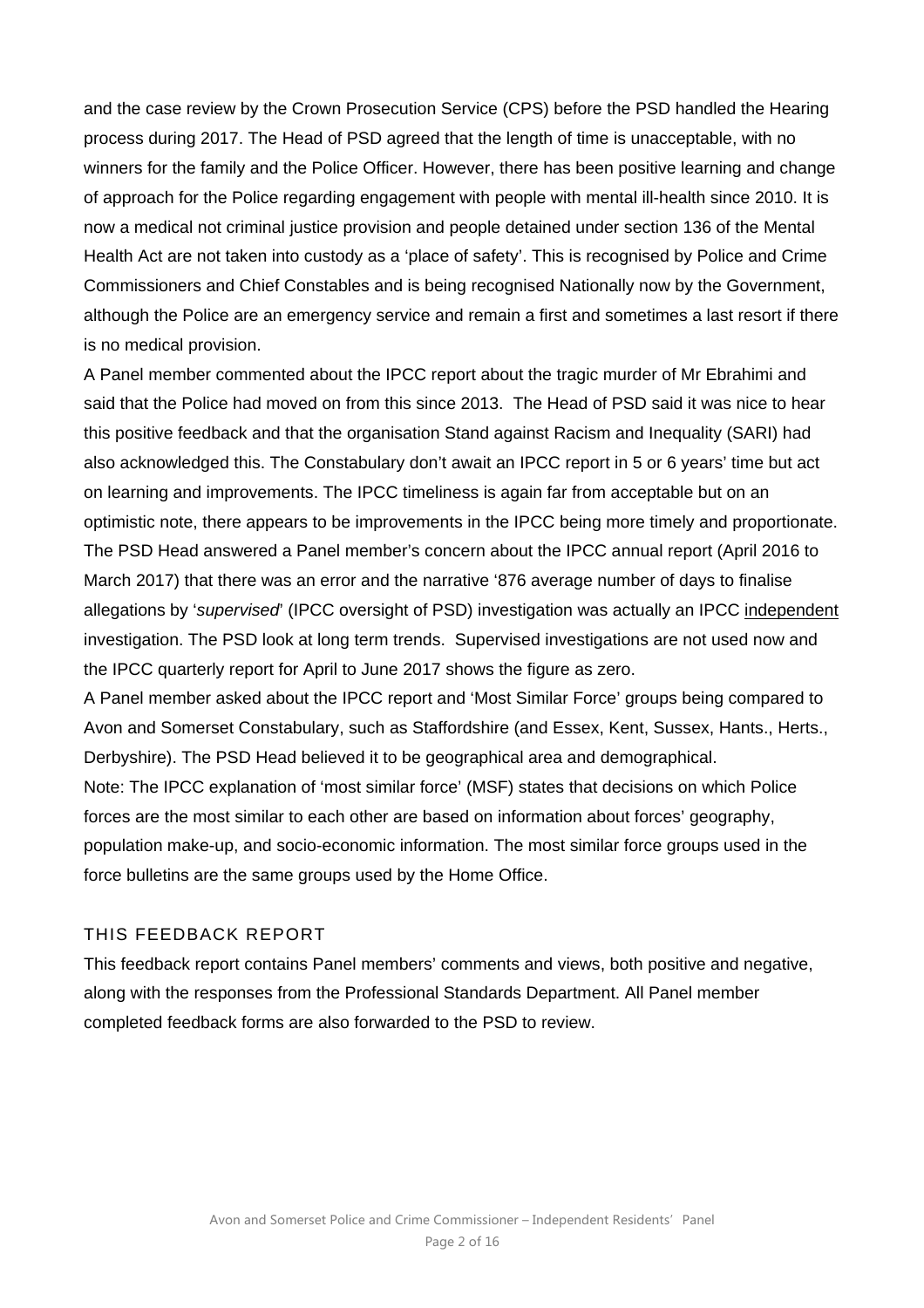# POSITIVE COMMENTS

Panel members highlighted the following positive aspects within the complaint case files:

- 1. The reduction in jargon and 'techno-speak' by complaints Investigation Officers when comparing September 2016 with September 2017 complaint case reviews - is commendable. There are examples of good care in letter-writing, which are clear and jargon-free.
- 2. Excellent letter quality is acknowledged within the informal resolution process.
- 3. Excellent letters are also highlighted in the formal complaint cases, including examples in the finalisation letter which contain *what was actually said* to an Officer complained against, rather than using the unhelpful terminology 'words of advice were given'. This is a very welcome improvement.
- 4. Some challenging complainants are dealt with well during the complaint handling process, including an example of a complainant with mental ill-health being spoken to sensitively on the telephone, the complaint Investigations Officer – **Inspector Mark Hunt** - was respectful and wrote a kind response, providing a very detailed finalisation report after a thorough local resolution process.
- 5. An example of a nice explanation of the terminology 'disapplication' (no further action being taken, in accordance with the complaints legislation, due to over 12 months time-lapse since the incident) and 'representations' (the complainant can explain the reason for the delay in making the complaint) is a good improvement.
- 6. Informal resolution of complaints doesn't mean 'quick and brushed under the carpet'. It is efficient and complainant-focussed, with examples of complaints being dealt with satisfactorily within 2 days.
- 7. Empathetic and good histories of action, in writing, are recorded in complaint case files, the restorative approach being similar to 'Restorative Justice'.
- 8. Examples of good responses from Complaint Investigating Officers, are commended by Panel members, particularly highlighting the exemplary responses by **Jennifer Potter** to complainants.
- 9. Examples highlighted of "we got it wrong" email responses when the allegations were agreed with (upheld) by the complaints Investigations Officer.

# *PSD response:*

The feedback received signifies the improvements, which have transformed the way in which Avon and Somerset Constabulary handles and investigates complaints.

The work of the Professional Standards Department continues to ensure the confidence of the communities we serve, by dealing with expressions of dissatisfaction in the most timely and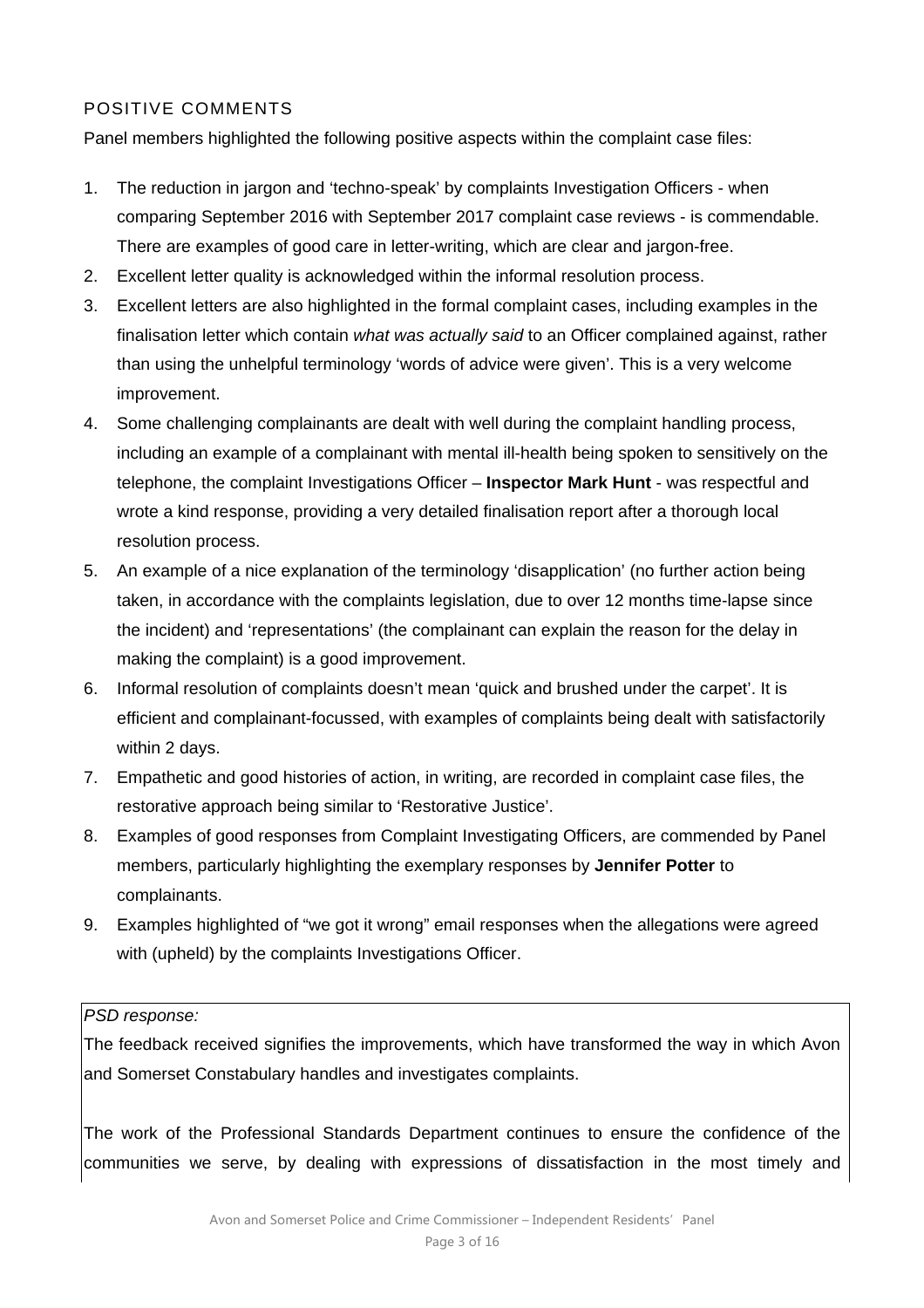professional manner. Recent changes have seen us place more emphasis on resolving complaints through early intervention procedures. Where we respond to complaints quickly, aiming to achieve an early resolution, we try to keep the needs of the complainant in mind. Wherever possible, we will use this approach rather than go down the formal complaints route.

The panel's feedback is as always positively received and has helped shaped some complaint and early intervention procedures. The recognised improvement in complaint-handling processes and high quality investigations, increases public confidence in the police service and improves levels of satisfaction with service delivery.

# QUESTIONS, CONCERNS, NEGATIVE COMMENTS & SUGGESTED ORGANISATIONAL LEARNING POINTS

Panel members highlighted concerns about the following issues and also made suggestions that may improve the quality of policing service, Police Officer performance, conduct, or improve the complaint handling process:

- 1. Some informally resolved complaints during August 2017 are noted as taking over 10 days to complete. Officers have been on holiday, away or Officer/Staff don't reply to the PSD complaint handler by the deadline stated and a follow-up/chaser email has to be sent. What priority and authority does the PSD have over normal business work for Officers and Staff? Is knowledge of the informal resolution complaints process widely cascaded to all Avon and Somerset Police employees, with the need for prompt engagement and response?
- 2. Is there a PSD conflict between the timeliness in completing informally resolved complaints versus the best resolution for the complaint, such as waiting for the Officer's comments and explanation when returning to work from holiday?
- 3. An informally resolved complaint was finished by the PSD complaint handler and passed to the District Officer, so it was devolved to someone else to resolve. How do PSD evaluate outcomes for informally resolved complaints?
- 4. If a complainant uses the IPCC online complaints form and completes the Equality monitoring form, both the complaint allegation(s) narrative and the equality monitoring narrative is forwarded by the IPCC in one single non-editable (pdf) form to the Police PSD when the complaint is referred, and again the protected characteristics data is passed on to the complaints Investigating Officer. The Panel member does not understand this process, (as mentioned in 2016 complaint reviews and an outstanding action for the Chair to write to the IPCC). What is the PSD policy for seeing, recording, dealing with and passing on this equality data?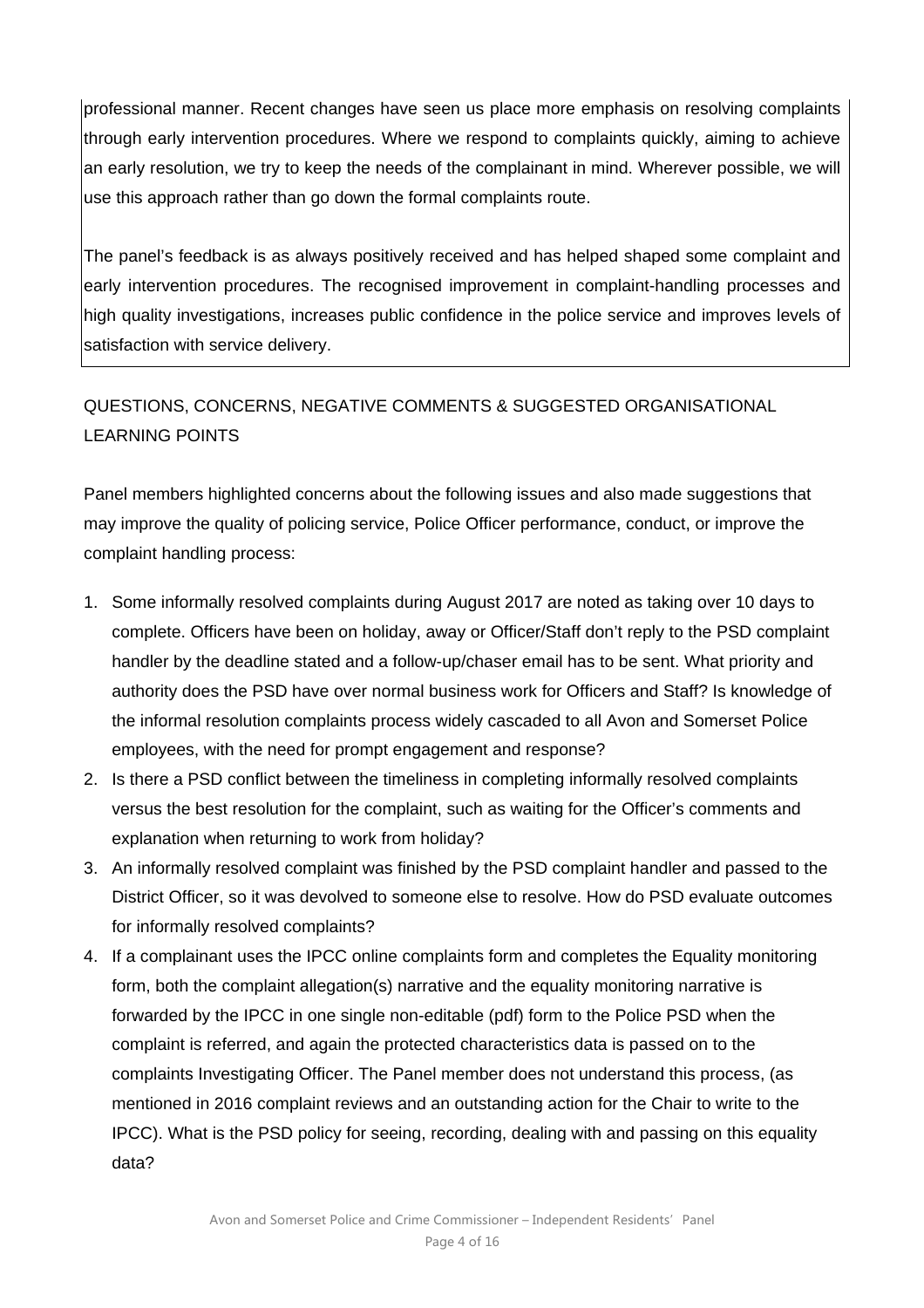- 5. One informally resolved complaint case reference is marked as 'attempted'? The complaint appears to have failed to be resolved informally so has been formally recorded and handled. However, there is no note of the formally recorded complaint reference number in the case file. A PSD link would be helpful to follow through the written audit and process of the complaint.
- 6. An Officer Complaint History record is included in the complaint file. However, what is the comparator or norm?
- 7. Some complaints relied on Body Worn Video camera footage, which is not linked in the complaint file. It was noted that this lack of video access will be rectified when Panel member computer logins allow access to a separate Police database (Reveal DEMS) holding the video footage, expected for the next Panel meeting.
- 8. There are complaints being reviewed where Panel members recognise that the complaint could have been prevented or at least quickly resolved if the Officer had a Body Worn Video camera been turned on during the incident/encounter with the member of the public.
- 9. Is no reply from the complainant after a finalisation letter is sent being interpreted as complainant satisfaction? Case reference 29 refers below.
- 10. Where there are a number of complaints from one complainant over a short period of time, such as a 10 day period, what is the PSD policy to either to keep them separate or amalgamate them? Should one complaint Investigations Officer handle all the complaints from one complainant, for consistency? Case reference 22 refers below.
- 11. Quality Assurance was raised by a Panel member where a blank/template Action Log was sent to the Investigating Officer but the complaint was finalised without the log being completed.
- 12. Complaint reference 10 below contains an Officer Complaint History and cross reference to another complaint involving the same Officer regarding another similar complainant and the same neighbour's injunction. Is this cross-referencing routine practice?
- 13. How can PSD confirm and monitor that Informally Resolved complaints are resolved and finished? Complaint reference 21 below refers.
- 14. In an incident that may potentially impact on public safety a speeding allegation are there any other measures that could be implemented to protect the public? Also, why is the audit trail weak in identifying the responsible Officer? This could have ensured a swifter response to the complainant. Complaint reference 25 below refers.
- 15. What training is there for Specials and what is done to ensure their training is up to date? In this case a serious mistake – failure to record a report of a knife-point robbery of a 13 year old victim – was made and the prior lack of training may have contributed? Complaint reference 31 below refers.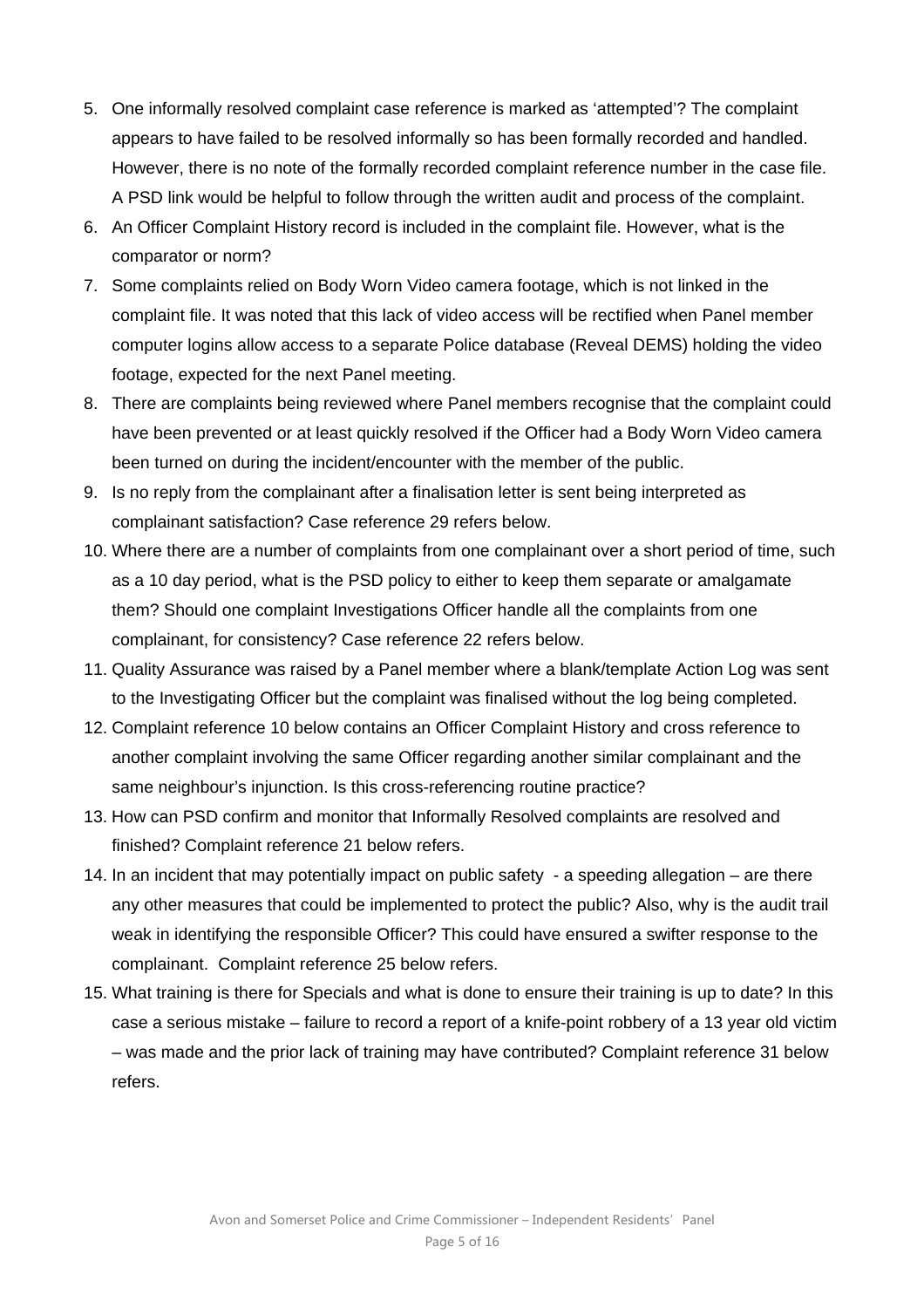#### *PSD response:*

We are a learning organisation and one capable of effectively recording and investigating complaints and misconduct allegations. Furthermore, we recognise where improvements can be made to improve newly implemented procedures, such as early intervention. Work is ongoing to develop our approach, in particular around consistency and ownership.

All forces have now been supplied with the National Complaint Form, which will have the ability to download data direct to the department's database, Centurion. This form will be in use both externally and internally by 1st October 2017. The IPCC will also adopt this form. This should reduce the need for duplication in obtaining complainant personal information through different mechanisms, required for recording and reporting purposes.

Where matters are unsuccessful through early intervention, a complaint case will be created and linked to the SQ reference on complaints system, Centurion. Unfortunately, the panel members are unable to access this system and are therefore, unable to review this process.

Due to file size of Body Worn video footage, we are unable to download all footage to the Professional Standards Department network drives. At the point, we identify / use footage for complaint investigations we mark this on the database (Reveal DEMS) in order to retain for investigative purposes.

The majority of early intervention resolution is achieved through telephone communication, from our initial point of contact through to final resolution. All matters are recorded and monitored through our complaint management system, including those resolved by local managers. We liaise internally with the person resolving, to ensure that matters are discussed with the complainant to their satisfaction. We will always obtain confirmation that the outcome / resolution has been discussed, before a final letter is sent from the Professional Standards Department explaining the complaint resolution. If no response received from the member of public after sending our final letter then we consider the matter closed.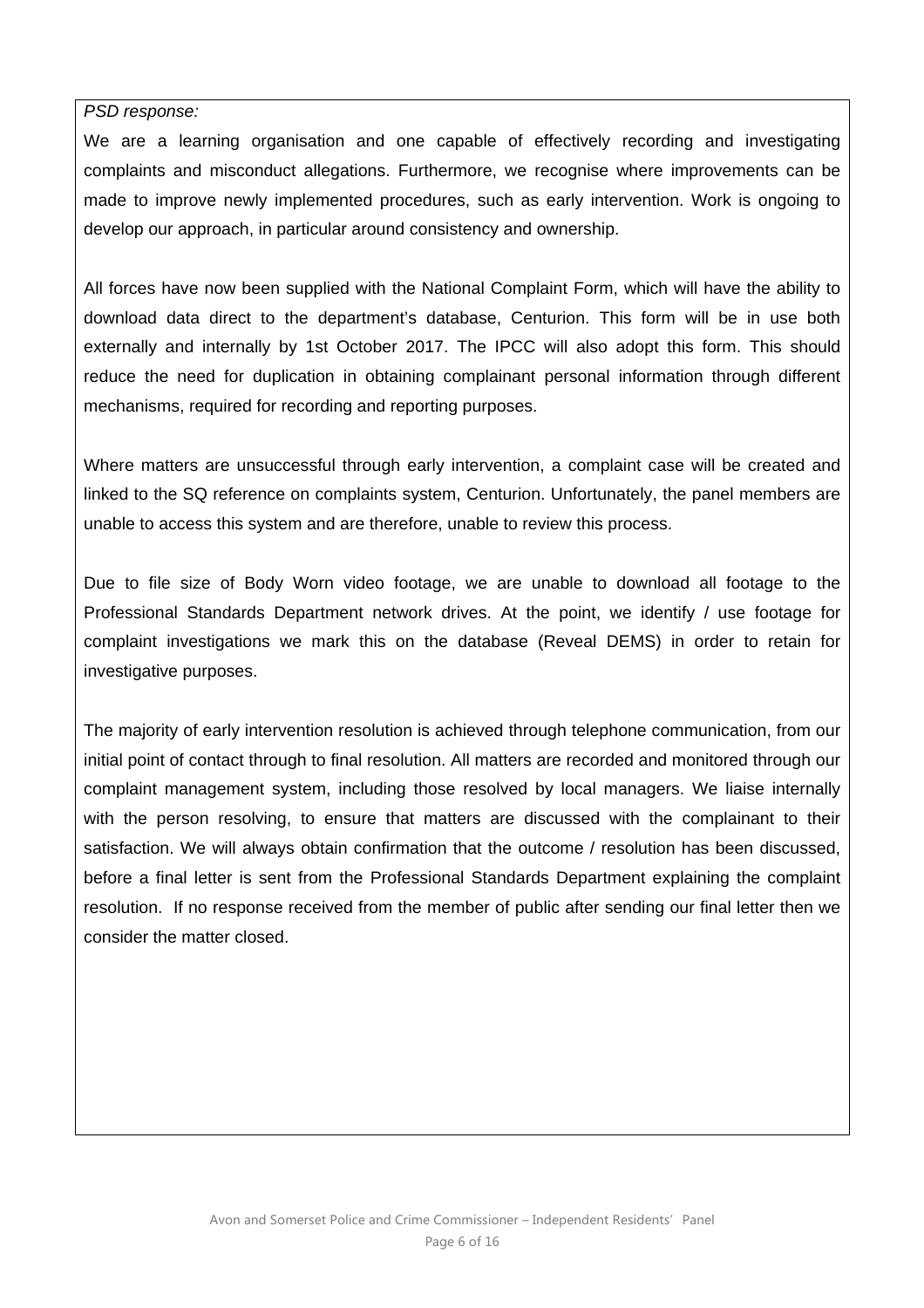# REQUESTS FOR COMPLAINT FILE REVIEWS

Four complaint cases are requested to be reviewed by the PSD as follows:

**Complaint case reference 1:** There are two allegations in the complaint (email on 23/5/2017 refers within '#B 27.6.17' email) but only one (regarding the call handler) appears to be addressed in the final response letter. There is no mention of the anti-social behaviour which was the reason for the resident calling 101. Given how angry the complainant was, this is unlikely to be a satisfactory response (although it is noted that the complainant didn't appeal).

Had there only been one complaint, the handling was appropriate, although 7 weeks is too long for half a response. The Communications Department (101/999 call handling) log indicates initial contact on 4/7/2017. However, the complaint was received on 15/5/2017.

Has something gone wrong with the complaints management process? There is only one log on file, re the call handler complaint.

# **Case reference 2**

The Panel member would like this complaint management and categorisation reviewed. The complainant alleges that Police Officers did not take action (about anti-social behaviour) and subsequently lied. However, the latter allegation of lying is not addressed in the complaint investigation or the response. This can be checked as the complainant alleges that the Police later returned to deal with the anti-social behaviour. The response dealing with the anti-social behaviour part is acceptable. However, there are no notes recorded on the file from interviews with the Police Officers. The Local Resolution Action Plan is also not completed.

# **Case reference 3**

A thorough investigation and very good finalisation letter.

Operational policing enquiry: The Panel member would like to understand the legal grounds for the arrest and the reasons for subsequently releasing without charge. Specifically:

- Is common assault an arrestable offence?
- It appears that the complainant was detained but not interviewed why was that?
- Why was the complainant released without charge? It may be that the code numbers on the custody record give the reason, but what was it?

[It is noted that Body Worn Video footage is essential to view in order to review this complaint. The system was being upgraded and video access is planned for the next Panel meeting.]

# **Case reference 4**

The following points are of concern: The tone of the finalisation letter appears dismissive; There are no details of what action has been taken other than liaison with the exhibits/policy; Paperwork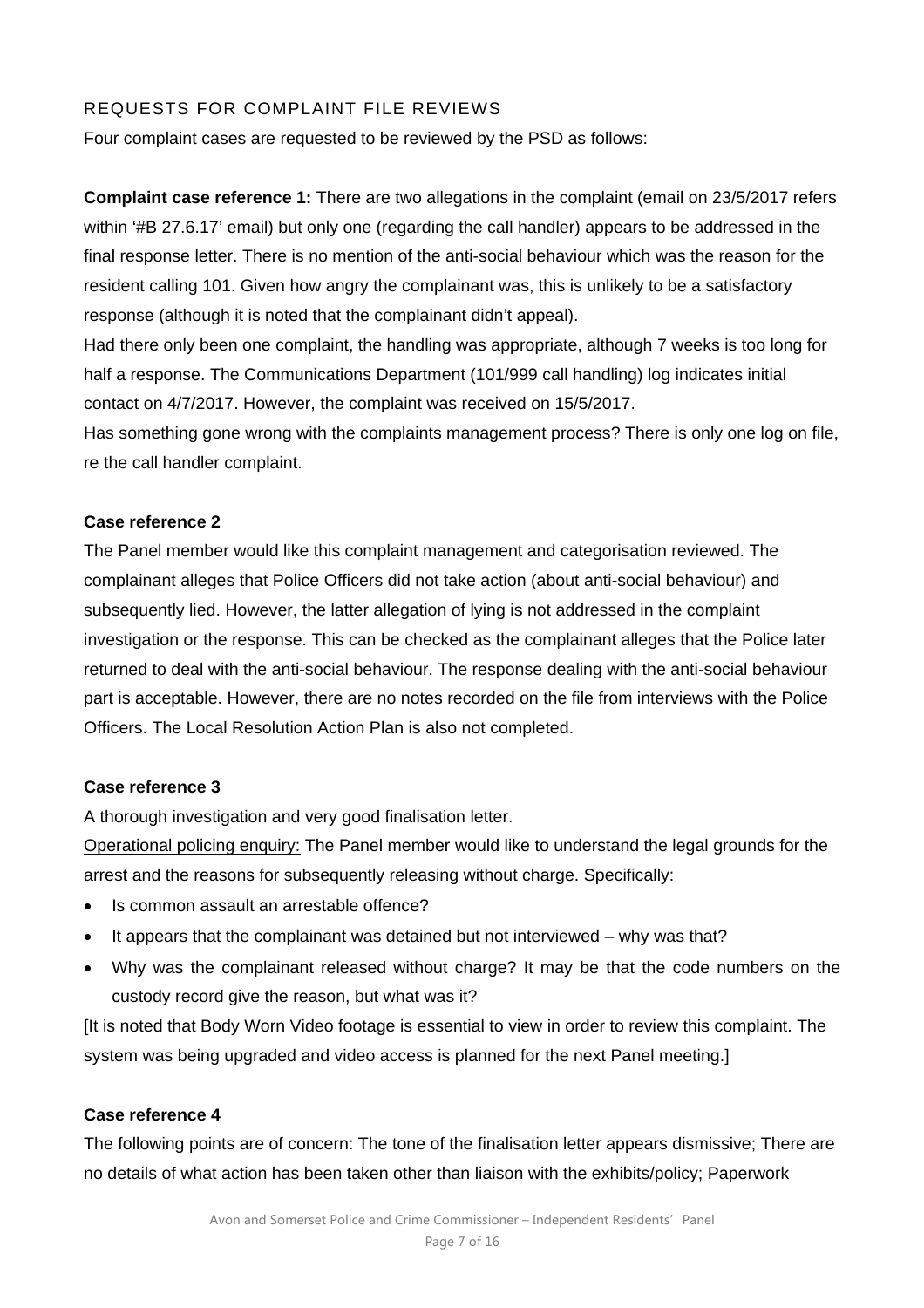suggests that the laptop concerned was destroyed because it was suspected to be stolen property. However other paperwork suggest there was an owner identified; No communication is evident to inform the people concerned about how seized property is treated and at what point suspected stolen property is destroyed; The process from receipt of complaint to resolution was more than 60 days which seems excessive for such a dismissive response; There is also very little evidence that any investigation has taken place and no Officers were interviewed.

Operational Police question: Are subjects of criminal investigations relating to theft aware of the actions taken regarding property?

Question to PSD: Is there a theme of unconscious bias when dealing with complaints from offenders?

#### PSD Response

Case ref 1: On review of this local resolution complaint, the two allegations were split between departments and the panel's comments are accurate in that it would appear only allegation two has been resolved. Learning will be addressed and feedback provided.

Case ref 2: On review of this case, it is apparent there is no local resolution action plan, the investigating officer completed a log of enquiries in this instance, we agree with the panel's comments with the final letter not being at the expected standard.

In relation to Case ref 3: The IRP feedback was positive concerning the complaint investigation, but generally a question about law/procedure. None of which form any basis of complaint so we were under no obligation to explore, responses below;

• There is no such thing as an arrestable offence nowadays, any offence is arrestable as long as sect 24 PACE applies, it is down to the officer's discretion as to whether to arrest or not and to justify that decision

• He was interviewed

• Following interview the custody officer has to take a decision to charge, release or bail (RUI), in this case he clearly felt it was appropriate to NFA (granted there should have more of a rationale recorded on the custody record or Niche perhaps).

Case ref 4: The context of the letter is factually correct. The author should have explained in more detail what was discussed, what happened and the legal basis for doing so, this may have avoided this impression. As this was a local resolution there is no requirement for officers to be interviewed if sufficient information was gleaned from other sources, it is apparent that this wasn't explained.

There is no obligation to inform those arrested for theft of disposal of the property seized, if they can prove it is theirs it will be returned. If not, and subject to the circumstances it will be returned or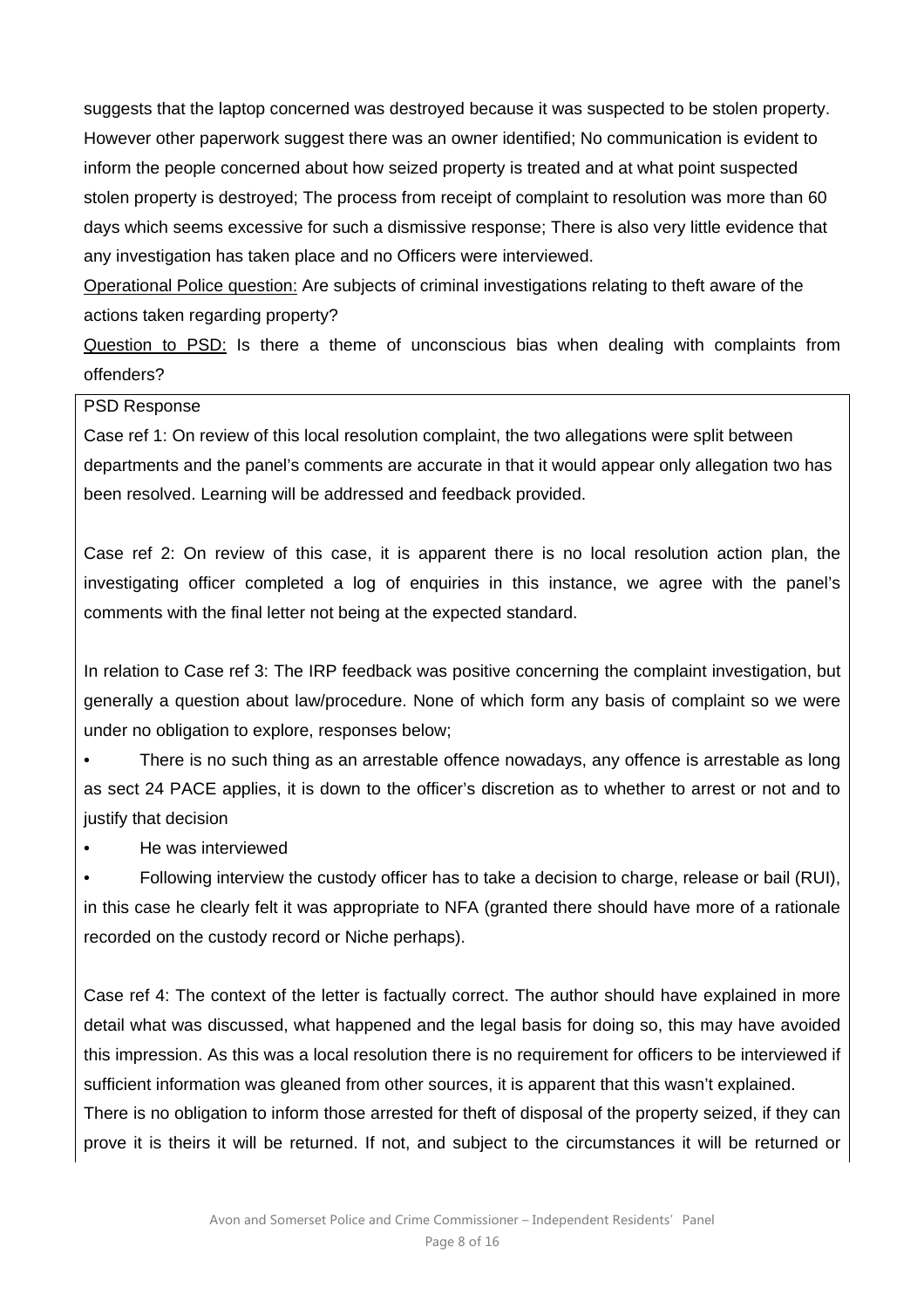destroyed appropriately. We are unaware of any unconscious bias towards offenders and would be interested to see any evidence of such.

# SUMMARY OF COMPLANT FILE REVIEWS

**Complaint case reference 5:** The finalisation letter is good, explaining why each of the allegations have not been upheld. However, the initial acknowledgement letter on file is the template letter with 3 conditional sections all left in the letter, which is undated. If this version of the letter was posted then it reflects badly on the reputation of the Complaints Department for maintaining professional standards, albeit administrative, but the letter is signed by the Head of the PSD.

**Case ref 6:** A training opportunity was identified by the Police call-handler and details of how this will be accomplished are explained to the complainant. This is positive action and gives confidence to the member of the public that improvements will be made and the complaint hasn't been ignored or not taken seriously. However, 25 days to complete an informally resolved complaint (from 5/8/2017 to 30/8/17) seems a long time for a relatively straightforward query.

**Case ref 7**: Excellent communications from the informal complaint handling officer to the complainant. The first letter summarises the complainant's concerns, apologises and explains the process. The finalisation letter confirms that the Officer complained against has been told how the complainant felt and advised that more sensitivity and consideration should be shown when attending a sudden death in future. This is a big improvement on the previous narrative of just "words of advice" or "the Officer has been spoken to", without any further feedback of what the learning was for the Officer.

Although the complaint was forwarded to the officer's supervisor, who was on a period of leave and unable to reply in the timescale, on a positive note, this was communicated promptly to the PSD and appropriate actions were taken swiftly.

**Case ref 8:** It is unclear from the case file what communication took place with the complainant beyond the initial acknowledgement and the final resolution letters. There is reference to email communication with the complainant but nothing on file. Also, the finalisation letter contains a typographical error and the section makes little sense, reading like a poor 'cut and paste'. The log then reports that:

"(d) When officers arrive the log is closed that no offences have been committed and that the driver has driven off and then have taken the passenger to the **bust** station so he can get home." There is also inconsistent use of capitals in the final letter:

"offences of Theft and **making off without** payment are explained".

**Case ref 9:** A well-handled and very human "we got it wrong" email response, particularly important as the complainant's email was very hostile to the Police.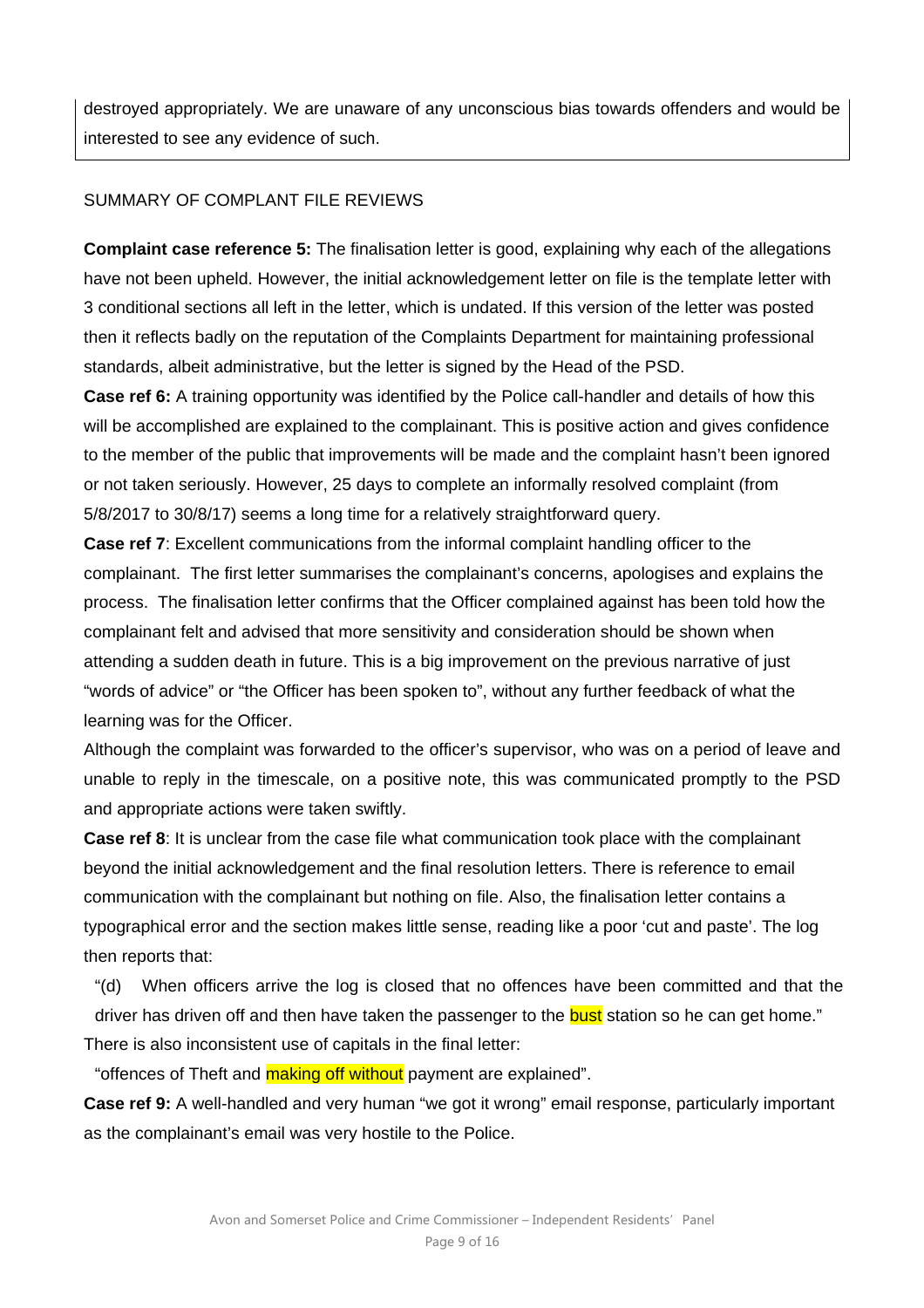**Case ref 10:** There is no Local Resolution Action plan. However there is a speedy resolution in seven days. The Log of Enquiry was completed fully, setting out clearly the content of discussion with the complainant. The finalisation letter was also well written, acknowledging the complainant's frustrations and providing information, which appears to be sincere.

Multi-agency partnership comment: It is important to continue communication with the Housing Association as it was their injunction which was breached. Partnership-working between the Police & Housing needs re-visiting, to agree an approach and ensure that Tenants are not made to feel that it is their role to enforce injunctions.

Question point 12 above refers.

**Case ref 11:** The complaint Investigating Officers appear to have dealt with these repeated complaints robustly but fairly and have tried to direct the complainant to the appropriate authority, being the Judicial Conduct Office.

**Case ref 12:** A very good finalisation letter. The quality of the investigation and report by PSD complaints Investigations Officer **Jennifer Potter** was thorough and measured. The report deals with the IPCC criteria for discrimination cases and the Panel member is impressed by the systematic way in which this was addressed. The complainant might have perceived a degree of victimisation due to receiving a visit from the Police but the report and finalisation letter effectively addressed the complaint's concerns.

A minor point: When the allegations are summarised in the finalisation letter they are put in the first person rather than the third person. Also, is it necessary for the final letter to state that "I apologise that you had cause to complain initially…" if the complaint is not upheld? The Panel member would prefer to omit the word 'apologise' if there is nothing to apologise for. 'Sorry' could be used instead. **Case ref 13:** A definitive endorsement of the value of Body Worn Video camera footage providing evidence that the complainant was potentially guilty of public order offences and that the Police Officers acted proportionately. Without the video it would have been one word against another.

**Case ref 14:** A very speedy resolution and generally good letter. However, the finalisation letter did not explain the reason why the second allegation in the complaint (Officers repeatedly calling at the address) was not upheld, although the answer is in the complainant's original complaint narrative, admitting that the family member frequently visits the address, therefore it is a legitimate line of enquiry. The Panel member feels that this should have been clearly communicated in what was otherwise a good finalisation letter.

**Case ref 15:** The matter was thoroughly investigated, despite the complainant's plea, somewhat invalidating some aspects of his complaint. The finalisation letter has some very good elements. However there is 'police-speak' in the letters to the complainant. The initial complaint acknowledgement letter to the complainant has the phrase 'Response Chief Inspector… has been appointed' and it's not obvious what 'Response' means here and feels like police-speak. In the Log of Enquiries document the Inspector's message to two colleagues has a request that seems rather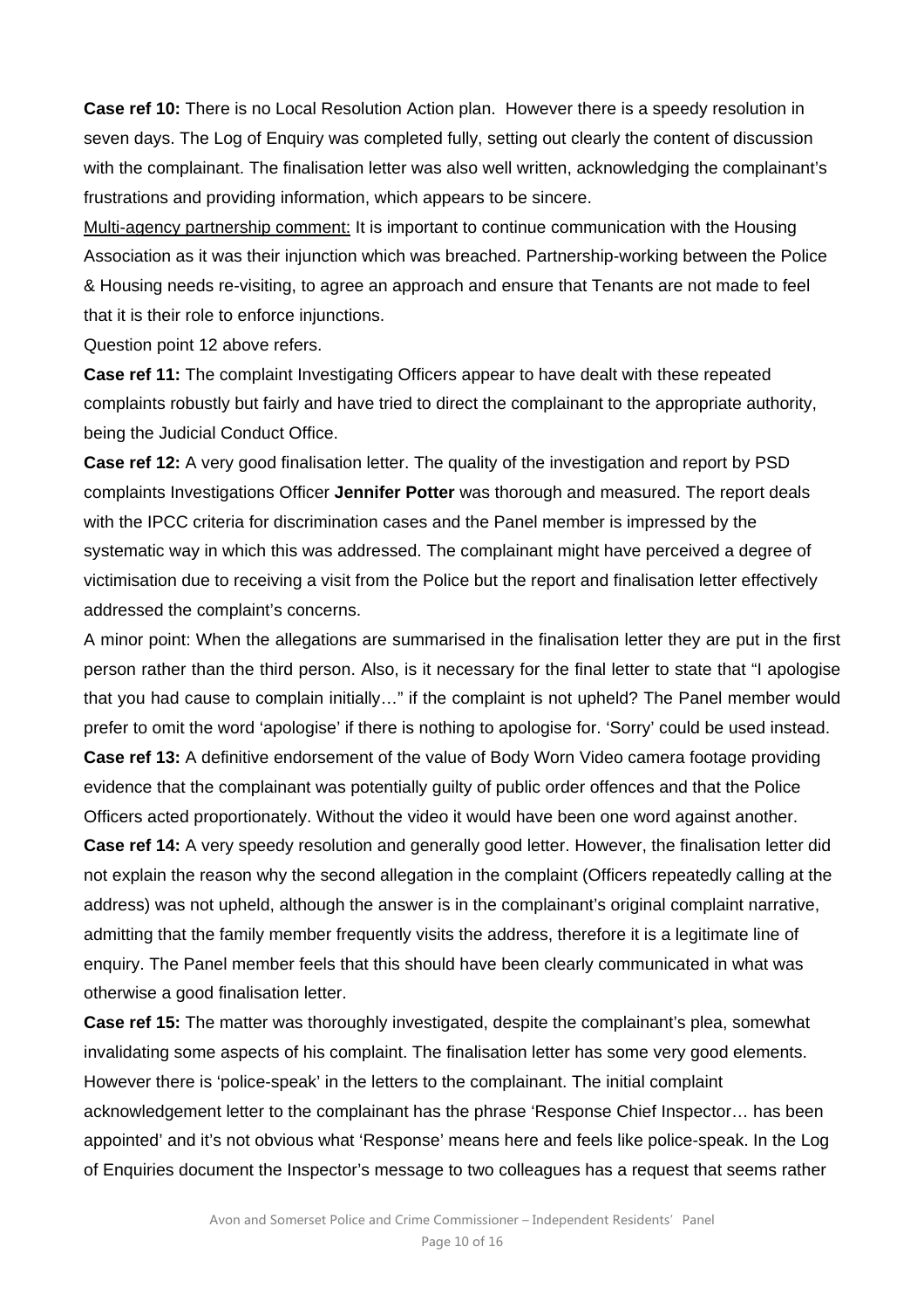vague: '…can you see what part you played in his detention…'. As a complainant, I might like to see very specific questions asked by the Inspector to the Officers. It is to one of the Officer's credit that acknowledgement is made that the complainant does not appear to have been offered food when detained, after an initial hot drink was provided and the finalisation letter correctly apologises for this point.

The finalisation letter says '…not placed on lie down…'. What does this mean as it feels like policespeak? Addressing the final allegation in the complaint, this final letter magnanimously apologises in case something had happened, but for which there was no information or evidence. This is a great thing to do by the complaint Investigations Officer, **Inspector 2321 Usher**.

Query: The complainant's submission of the Constabulary website complaint form called 'Dissatisfaction with service' contains all the protected characteristics monitoring information (gender, age, ethnicity, sexual orientation, disability) and the Panel member remains concerned that this monitoring information does not appear to be kept separate from the investigation of the complainant. The concern remains from 2016 Panel feedback about how this data is used and that data privacy is treated with respect regarding complaint handling.

What is PSD's policy for handling this monitoring data, specifically how this is separated from the body of the complaint (and from those investigating the complaint), all to the end of monitoring whether there are effects of ethnicity, gender, etc., on how complaints are handled over all. Put simply, what actually happens to this information and how is it used to monitor bias?

**Case ref 16:** This is a very thorough investigation, with plenty of corroborating evidence (Body Worn Video and CCTV at the site). However, 'Police-speak' in the letter to the complainant reads: 'Response Team 1 Chief Inspector' in the 'Letter Post fact finding'. Inclusion of the 'Equality of Service Monitoring Form in the Local Resolution Action Plan is also of concern regarding the privacy of this data in respect to investigating the complaint.

**Case ref 17:** The complainant makes numerous, sequential complaints. The finalisation letter takes the extra step by arranging to deliver an additional copy of the Community Protection Notice, despite this not being required. The complaint was swiftly completed and there are no negative points of concern.

**Case ref 18:** The finalisation letter acknowledges the seriousness of this matter to the complainant and the complaint was investigated  $-5$  years after the caution in 2012 – when it didn't have to be – it could have been 'disapplied'. The investigation is thorough, as much as it can be after this long period of time. The finalisation letter concludes that on the balance of probability the caution was not incorrectly done. However, on the Panel member's first reading it was read the other way around, the English being quite convoluted.

**Case ref 19:** This is a Solicitor acting on behalf of three people. The file contains no evidence in support of the conclusion in the email response to the Solicitors, even though the Assessment document refers to a 'log' and the Police database 'Niche', so the accuracy of the answer to the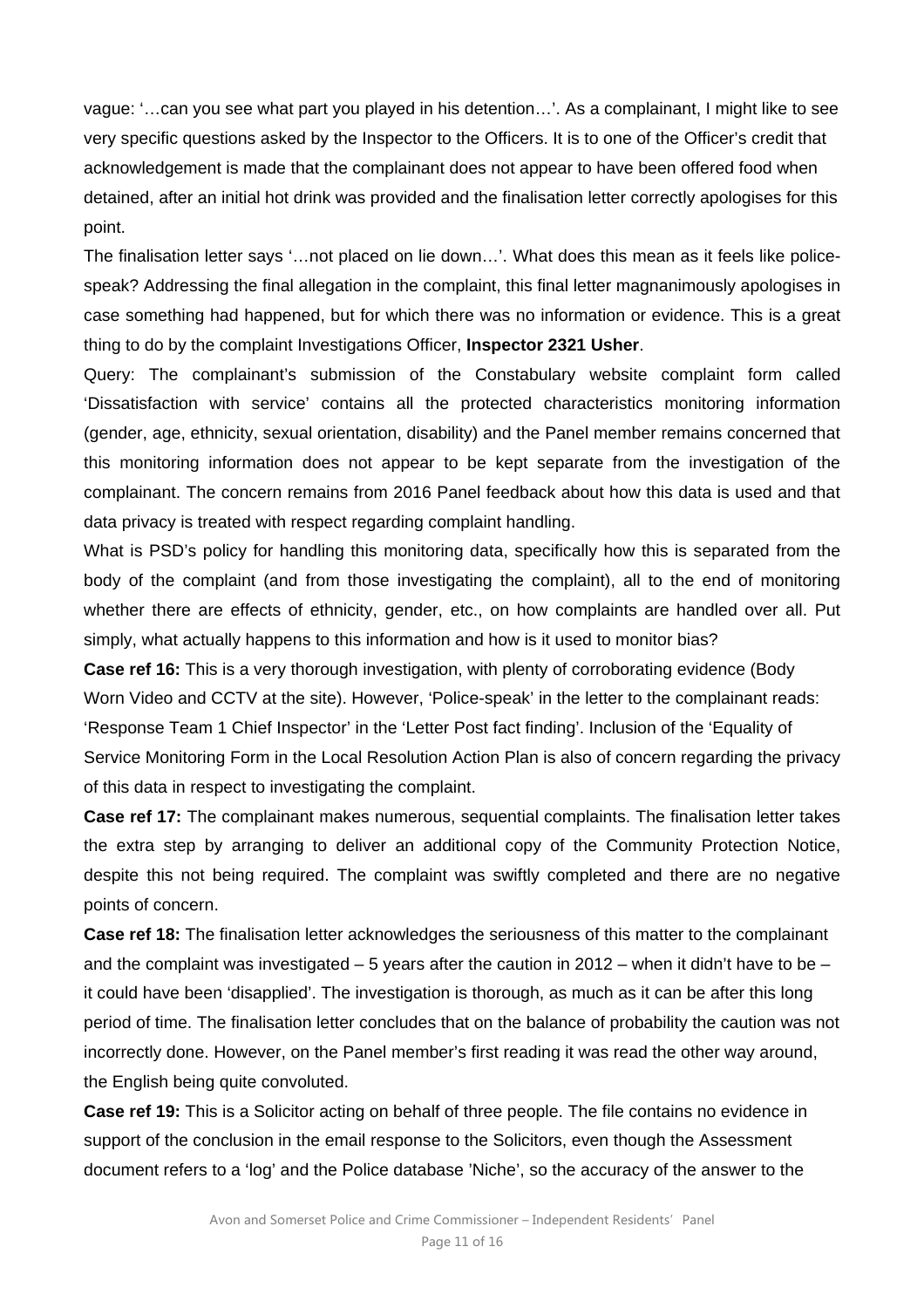complaint can't be checked by the Panel member without access to these Police documents. It may be that the letter from the Solicitors isn't a complaint per se, but rather a request for information from the Police. The original Solicitor's email refers to 'complaints' and these may be complaints made to the Solicitors about the Police. However, it's unclear. On a positive note, there is an appreciative response from the Solicitor.

**Case ref 20:** An email to the complainant states that there has been difficulties in calling the complainant and mentions the complainant's dissatisfaction with the early intervention /informal resolution procedure and concludes: "I hope that you are satisfied with the outcome of the process" which seems odd having acknowledged two sentences before that the complainant is dissatisfied. The Early Intervention doesn't seem very swift in this case. It seems that the whole process has rather stalled because of non-answers from Officers and difficulty in contacting the complainant. The PSD finalisation devolves the matter to a Police Sergeant –this isn't helpful to the complainant and at worse, one might feel that one is being given the run around.

Question point 13 above refers.

**Case ref 21:** A swift transfer from the attempted informal resolution to a formal complaint, so it is closed under the former heading, seemingly within 2 days. This is also a good outcome, because it shows that the police made sure that they understood what the complainant wanted to achieve and were able to help the complainant find the best route to do this. There are no negative points regarding this complaint.

**Case ref 22:** There is reference to four complaints by the same person and the theme across them is consistent. The initial response times are good, being resolved in four days with an acknowledgement on the same day as the complaint is received. There is evidence of the complaint Investigations Officer – **Steve Crouch** (PSD) - meeting with the staff member complained against to resolve the issue and the finalisation letter was excellent, polite, courteous, informative and seeking complainant satisfaction through detailed explanation of what action has been taken with the member of staff involved and generally taking account of the impact of the incident on the complainant. It is empathetic and the letter includes the action taken on a number of other complaints by the same complainant. There are no negative points to report. Question 10 refers, as above.

**Case ref 23:** Elements of the allegations appear to be out of scope such as the criminal allegations against the family. There is a timely response – resolved within a month – following the opportunity to provide grounds for consideration as the case was disapplied and the reasons and evidence supporting disapplication are provided. The letter also refers the other criminal issues raised as appropriate. There are no negative points.

**Case ref 24:** Positive points highlighted are: Referrals to other partners working to support victims of homelessness, to provide learning opportunity to the complainant; Community partnership approach to tackle the issue; Evidence of interaction with the complainant through allocation of a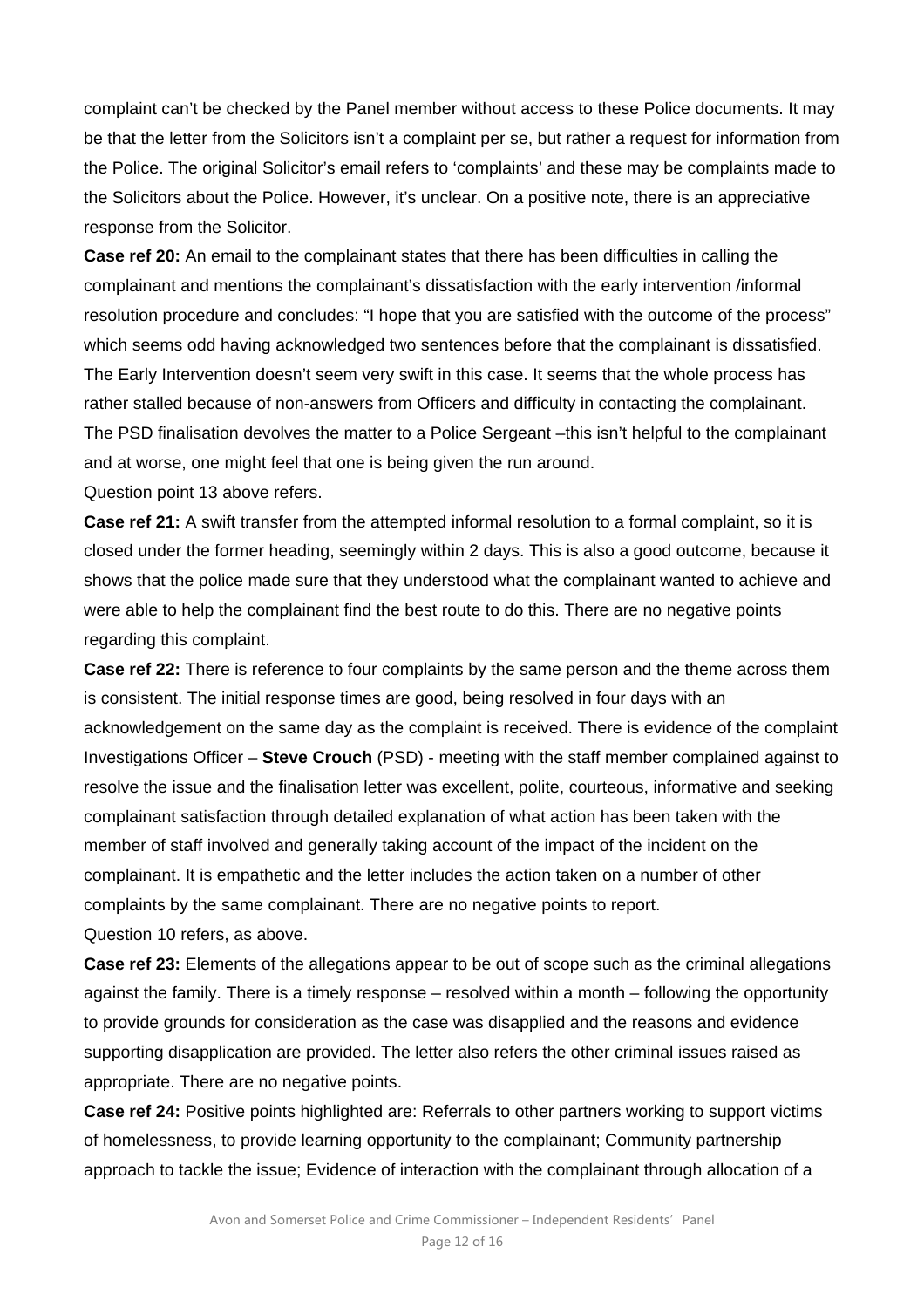Case Officer throughout the process; also adequate information is shared about the reasons for the situation. There are no negative points.

**Case ref 25:** The complainant has been kept informed throughout to complaint process, as well as the final outcome of the informal resolution and the complaint has been dealt with in a timely manner, in 7 days. The complaint case file documentation suggests that the record of the incident was not readily available, despite it being high-profile and the Police Officer complained against could not initially be identified. There is no record of an interview with the Officer complained against.

Question point 14 above refers.

**Case ref 26:** This informally resolved complaint has been closed but the request remains to the Officers involved for additional information, should it become available. However, an email states that it has not been possible to make contact the complainant, but there is no evidence recorded in the complaint file of contact attempts.

**Case ref 27:** Officer's comments give Avon and Somerset Police a poor image. This is potentially a serious allegation about an Officer failing in their duty to follow up on a person driving away from an accident yet this was initially assessed as suitable for Early Intervention. The change to Local Resolution is commended and indicates good communication established with the complainant.

**Case ref 28:** The final letter is well organised and comprehensive in its detail. All reports stick to the facts and make no judgements about drunken behaviour towards people who were trying to help and keep other patients and staff safe in this incident. The finalisation letter offers help if the complainant wished to complain about the Hospital security staff or appeal to PSD. It took two and a half months to complete the complaint but the Hospital and video footage needed to be collected and reviewed.

**Case ref 29:** A speedy conclusion of the complaint, all in one day. Body Worn Video footage is helpful in drawing a conclusion. Assertive behaviour by the Sergeant is condoned by the Senior Manager, given the likelihood of public order offences if arguments had continued by the group of intoxicated people at the location. However, the complainant may think that this has not been taken seriously and swept under the carpet, despite the video evidence. The complainant did not reply after the finalisation letter was sent but there is uncertainty whether or not this concludes acceptance of the findings. Question point 9 above refers.

**Case ref 30:** It is commended that there is noticeably a lack of jargon and 'police speak' in recent letters. In this informal resolution there is clear communications throughout and considerable care and thought has gone into the letters. There are good explanations and the Police Complaints Officer ensures that the complainant realised that the early intervention process does not mean that the complaint is brushed under the carpet, but dealt with in a timely manner (within two days).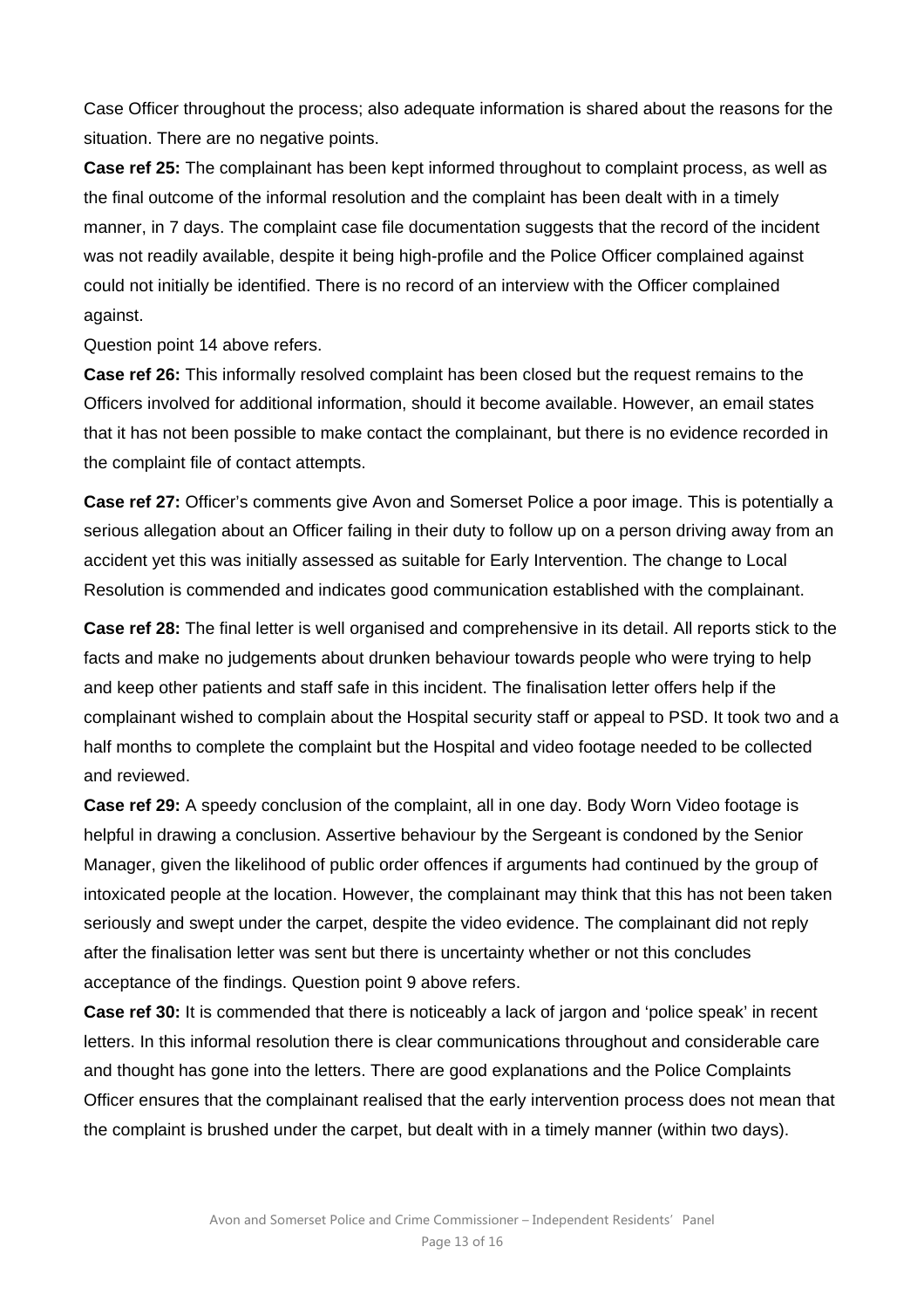**Case ref 31:** This complaint is well handled with a clear explanation of the decisions and conclusion that there was a case to answer for the Officer complained against (failure to record an offence) and that the Police Officer would be subject to an Action Plan. This included training and checks to ensure they achieved set goals, rather than formally disciplining them. It is good to see apologies from all involved to the complainant throughout the complaint process. However, the complaint investigation took a long time (nearly 8 months, with 116 documents in the case file), which has been acknowledged with apologies from the complaint Investigations Officer. It would still have been preferable for it to have been completed quicker, especially considering the victim was only 13. The finalisation letter or investigation report might have benefited from more explanation as to why there was not any formal disciplinary proceedings for the more Senior Special Officer as it was a serious error on their part. Possibly the complaint investigating Officer could have reviewed the Complaint Officer History if this hadn't already taken place. The Special Constable involved in this complaint mentioned in his statement that since 'District PDUs' (Personal Development Units?) were taken away a few years after 2009 then the Officer's training has been spotty to non-existant and this leads to issues with skill set and confidence.

Question point 15 above refers.

**Case ref 32:** The use of the term 'Disapplication' is well explained with 'no further action taken or investigation carried out' afterwards in all correspondence with the complainant. Despite the incident having occurred more than 12 months before the complaint, the initial letter acknowledges, as standard procedure, that the complainant is invited to explain why the complaint should not be disapplied. All communication with the complainant is clear and polite and the decision letter by the Appeals Officer apologises for the complainant feeling let down despite being unable to investigate or uphold the complaint.

**Case ref 33:** A very thorough investigation, including reviewing Body Worn Video camera footage. The fact finding report and letter sent to the complainant were clear and fully explained the reasons for the decision that there is no case to answer. Query point 6 above refers.

**Case ref 35:** Within this informal resolution process the finalisation letter has been sent to the complainant before the Officer complained against has been spoken to. The Officer has telephoned the complainant despite the complainant having previously requested that all communication is to be in writing by letter due to a severe health problem. Whilst the Officer's Manager was able to offer reassurance that he would not do it again, it would have been preferable to speak to the Officer first before the finalisation letter so that an apology or explanation could have been sought and if received, it could have been included within the narrative of the finalisation letter.

**Case ref 36:** The early intervention/informal resolution process works well for this complaint and the complainant is satisfied with the outcome. It is good to see consistent improvements in explaining terminology such as 'early intervention' and well written emails which include an apology for the person having cause to make a complaint. However, the finalisation email sent to the complainant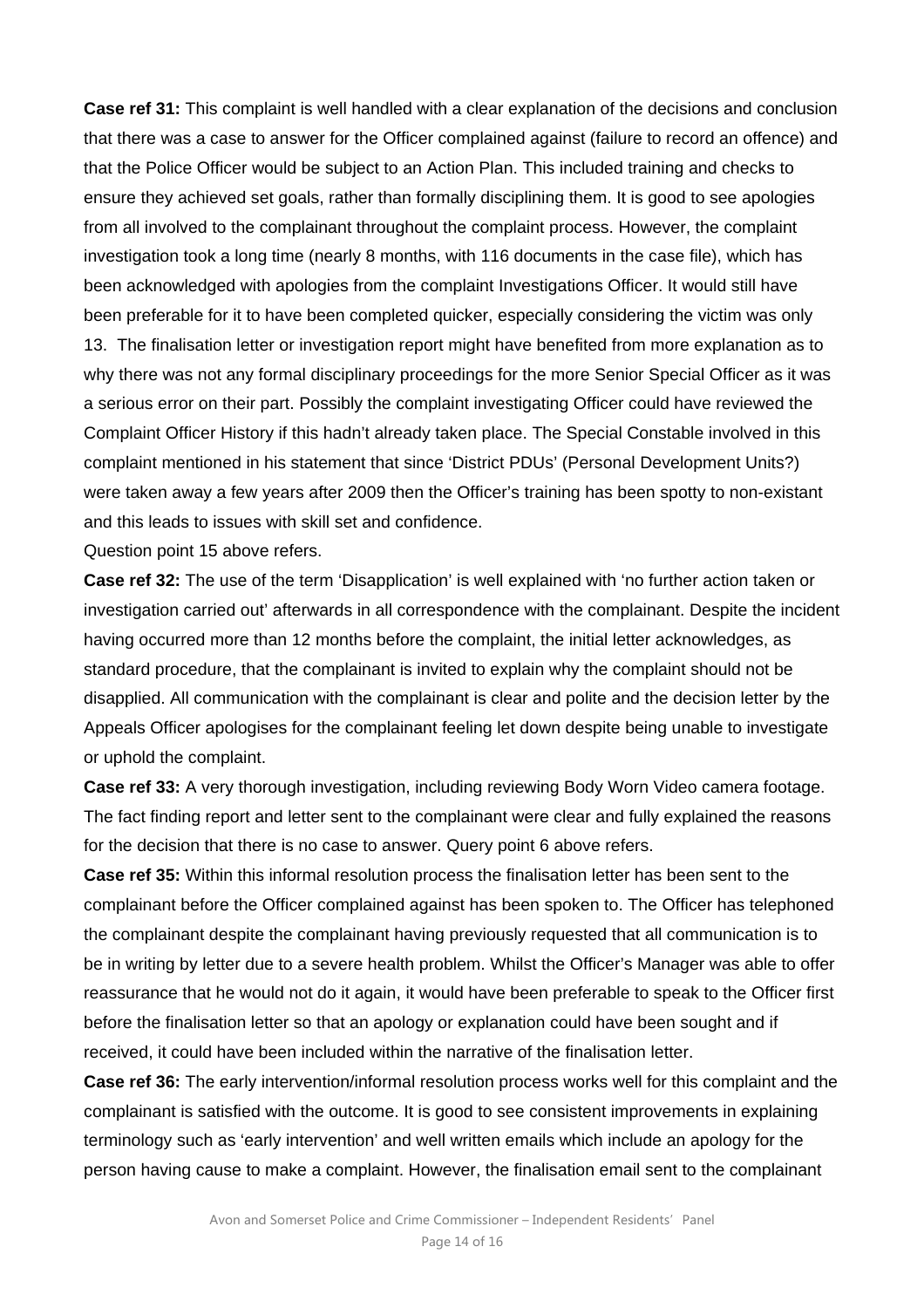doesn't address all the complainant's allegations about comments made by the Police Officers so the email would be improved by including more detail.

**Case ref 37:** The Panel member reviewing this complaint on behalf of the PCC who offered this independent Panel review to the complainant, is that all those investigating the complaint have been respectful and thorough in their dealing with the complainant, including long telephone conversations and extensive reports prepared in an attempt to resolve the complaint to the complainant's satisfaction. Police Officers on the scene of the incident, after the Hospital called the Police for help, behaved in accordance with procedures in the face of difficult and argumentative opposition and the actions taken are considered appropriate. It is good that the complaint Investigations Officer checked with PSD about the suitability for Local Resolution in the light of the complainant's objection to this process. It is unfortunate that video footage is not helpful in this case from the Hospital or no Police Body Worn Video cameras. The incivil behaviour of the Detention Officer was certainly inappropriate despite the circumstances. This swearing was admitted with an apology given by the Officer to the complainant. A more detailed report has been written for the attention of the PCC and PSD.

#### *PSD response:*

We appreciate the panel raising concerns around the length of time to resolve some recent early intervention cases; unfortunately, this was due to a significant increase in demand and staff shortages during the summer period. This was recognised at the time and efforts were made to resolve backlogs as effectively and swiftly as possible.

We have seen a considerable improvement in complaint handling, with increased communication and engagement with complainants, detailed and explanatory letters, refraining from using police jargon, seeing an overall improvement in transparency and accountability throughout the complaint resolution and investigation process.

All comments and learning recommendations are considered and reflected upon for future improvements in the service we deliver.

We cannot emphasise enough the value of body worn camera footage in supporting fair and consistent decision-making and timely investigations.

Understanding the equality impact of our services and practices on different groups is a requirement under the Equality Act 2010 and helps service planning and improvement. Where possible and appropriate, under the Equality Act 2010 the Constabulary is required to measure the impact of services on different groups, specifically in relation to: Race, Gender (including Transgender), Disability, Age, Sexual Orientation, Pregnancy and Maternity and Religion and Belief.

For the above reasons, the Professional Standards Department records complainants protected characteristics against the complaint management system for equality monitoring and reporting purposes.